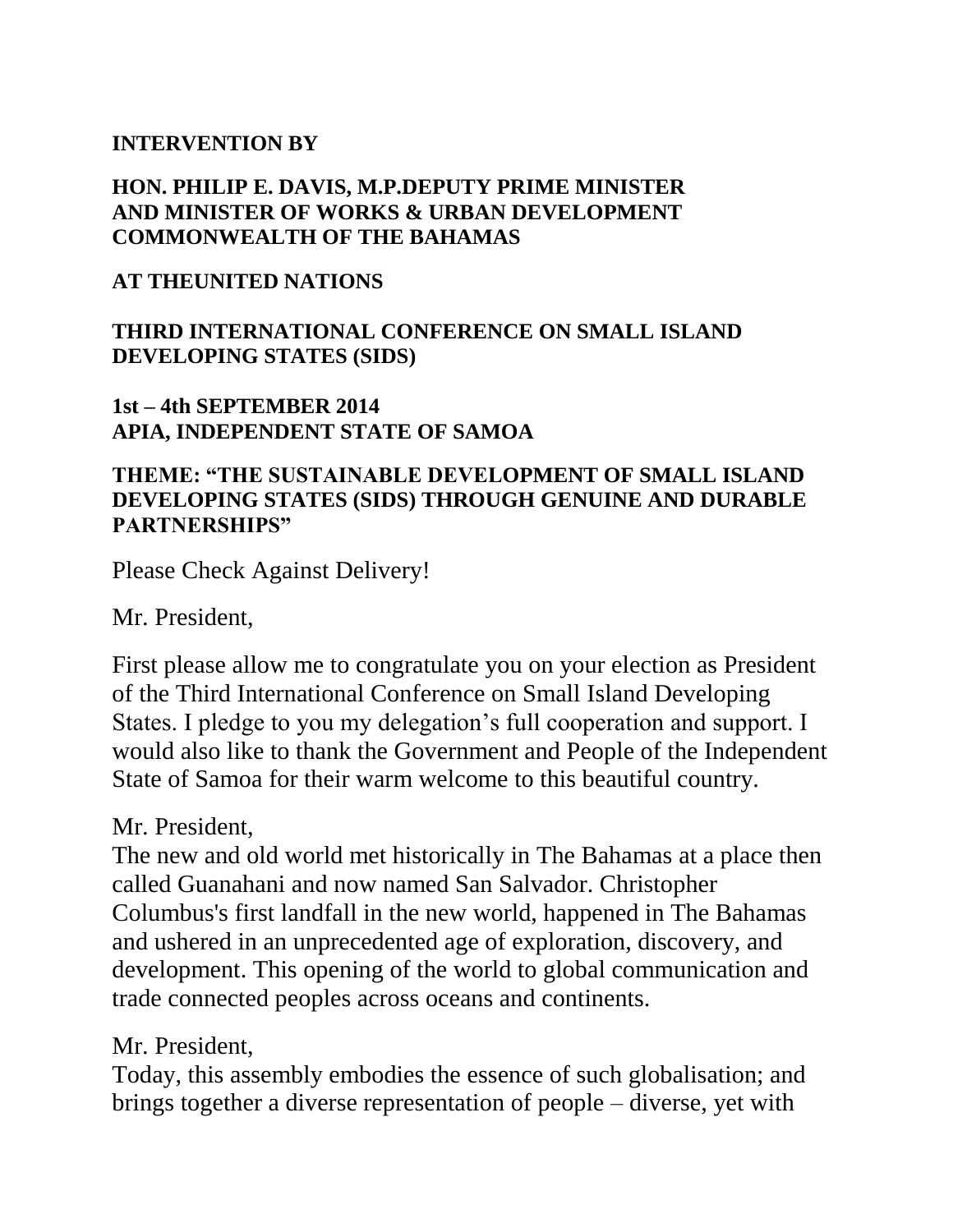common challenges. Those challenges are predicated on our geography and demography as small island states. As nations, we celebrated this commonality at the UN Global Conference on the Sustainable Development of SIDS some twenty years ago.

The Barbados Programme of Action for the Sustainable Development of Small Island Developing States (BPoA) agreed in 1994 has served as the blue print for action on sustainable development that should be undertaken by SIDS with the cooperation and assistance of the international community.

The sustainable development priorities outlined therein and reaffirmed in the Mauritius Strategy for its further implementation and now the SAMOA Pathway, are rooted in the fact that SIDS remain a special case for sustainable development and continue to face unique and increasing challenges.

## Mr. President:

The Bahamas is an ocean archipelagic state. We are comprised of an expanse of seven hundred (700) islands sprinkled over one hundred thousand (100,000) square miles or 13,940 km2 of the world's most beautiful waters. For The Bahamas, the development of our infrastructure and human capital presents an economic challenge, because we have to replicate and duplicate services on many islands.

Where some SIDS only require one international airport, we have over 20. To maintain the health of our nation the Government maintains and operates over 100 health care facilities throughout the islands. The government's responsibility to provide equal access to public services demands a continual upgrade and expansion of infrastructure in our rural and remote communities.

Mr. President,

All of this for a population of just over three hundred thousand (300,000) people – the majority of whom reside on two islands. As you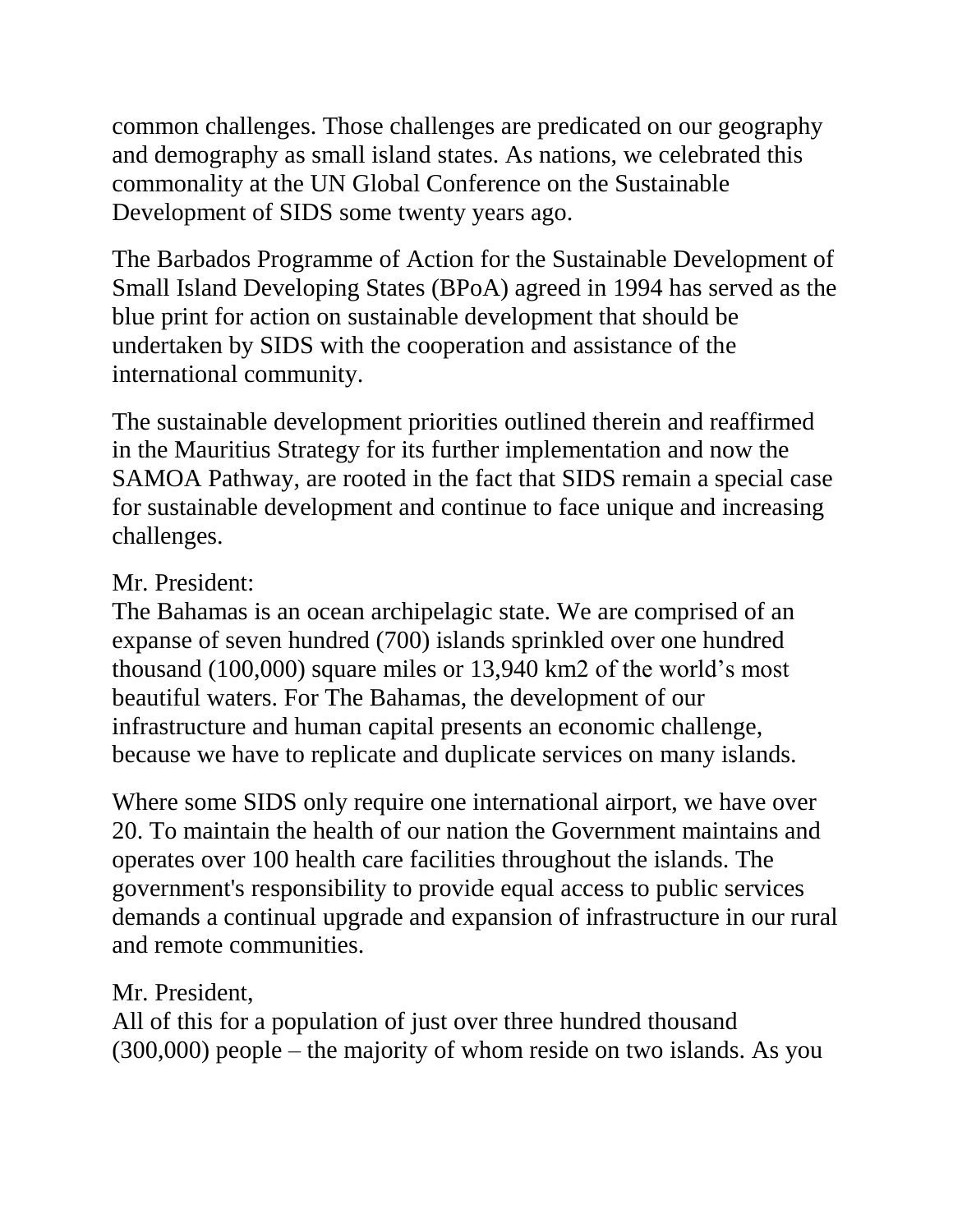may imagine, this is an awesome task that requires great amount of funding.

Fortunately, we have been blessed with the natural beauty and geography that enable us to use tourism as the primary development tool to provide the capital for these services.

### Mr. President,

Tourism represents the most important economic engine for The Bahamas. Last year, over 6.1 million visitors spent more than US\$2 billion. Some 60% of our nation's GDP is derived from tourism, which employs more than 50% of our workforce.

Recognising the important role that tourism plays, in the economic development of SIDS, the Bahamas in collaboration with the UNWTO has hosted two SIDS tourism regional conferences, in 2006 and most recently in February 2014. The outcome of the February 2014 conference is an important part of the Samoa Pathway.

# Mr. President,

The Bahamas is a microcosm of the Caribbean in terms of its many islands and diverse beauty and offerings. Our natural features provide unequalled opportunities to develop ecotourism to its fullest. We are, therefore, very careful to protect our environment and to stay engaged in national, regional and international measures to curtail climate change and coastal erosion.

As we expand ecotourism, we give credence to the recent UN General Assembly landmark Resolution recognising ecotourism as a tool for the promotion of sustainable development, providing "a positive impact on income generation, job creation and education, and thus on the fight against poverty and hunger."

Notwithstanding the current challenging economic times, we have to be resolute and creative in finding workable solutions, including public private partnerships, providing for efficient and affordable airlift into as many markets as possible.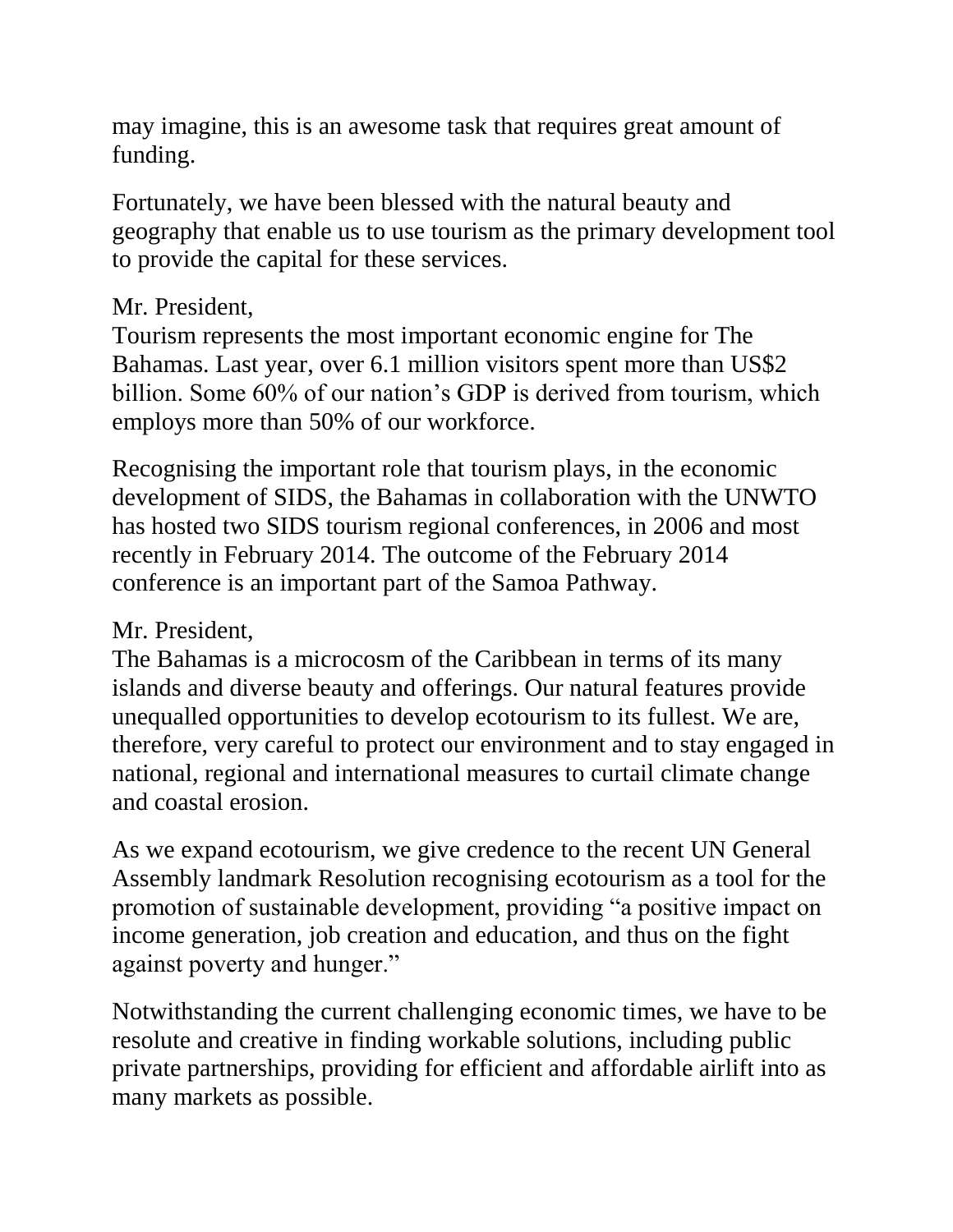### Mr. President,

The Bahamas stands today to be heard, to bring attention to our plight, to bring about action now to sustain our business, and to secure a brighter future. We are one of the most vulnerable countries in the world to climate change and its impacts. In fact, a World Bank report indicates that The Bahamas is one of the island states most vulnerable to sea level rise as approximately 80% of our landmass is within 1.5 meters of sea level. Climate Change is not simply about changing our way of life, it is primarily about saving lives!

Hurricanes verily remind us of this fact. Along with our Caribbean neighbours, we are scattered in the Atlantic Ocean's hurricane belt. We can all identify with the catastrophic eventualities of storm winds, flood, and sea surges.

Our National Emergency Management Agency (NEMA) has operated well over the years, but again, our archipelagic nature makes it difficult and costly to assess damage from natural disasters across the country, and to provide timely assistance to citizens in lesser populated out flung islands. Funding for development or refurbishment of essential infrastructure to adapt to the adverse impacts of climate change is a necessity and challenge. If we truly believe that the polluter pays, the developed world must partner with the Bahamas to enhance our resilience.

# Mr. President,

The Bahamas is deliberately working to mitigate risk factors that may threaten our stability including through better land-use planning, and strengthening our Geographic Information Systems. This year we established the Bahamas National Geographic Information Systems Centre as a Department, which enables us to enhance or use of geospatial data in understanding and assessing the mitigation actions required to address the adverse risks of climate change.

Our Fisheries Act is in the process of being updated. The Bahamas is creating new Marine Protected Areas this year, expanding the network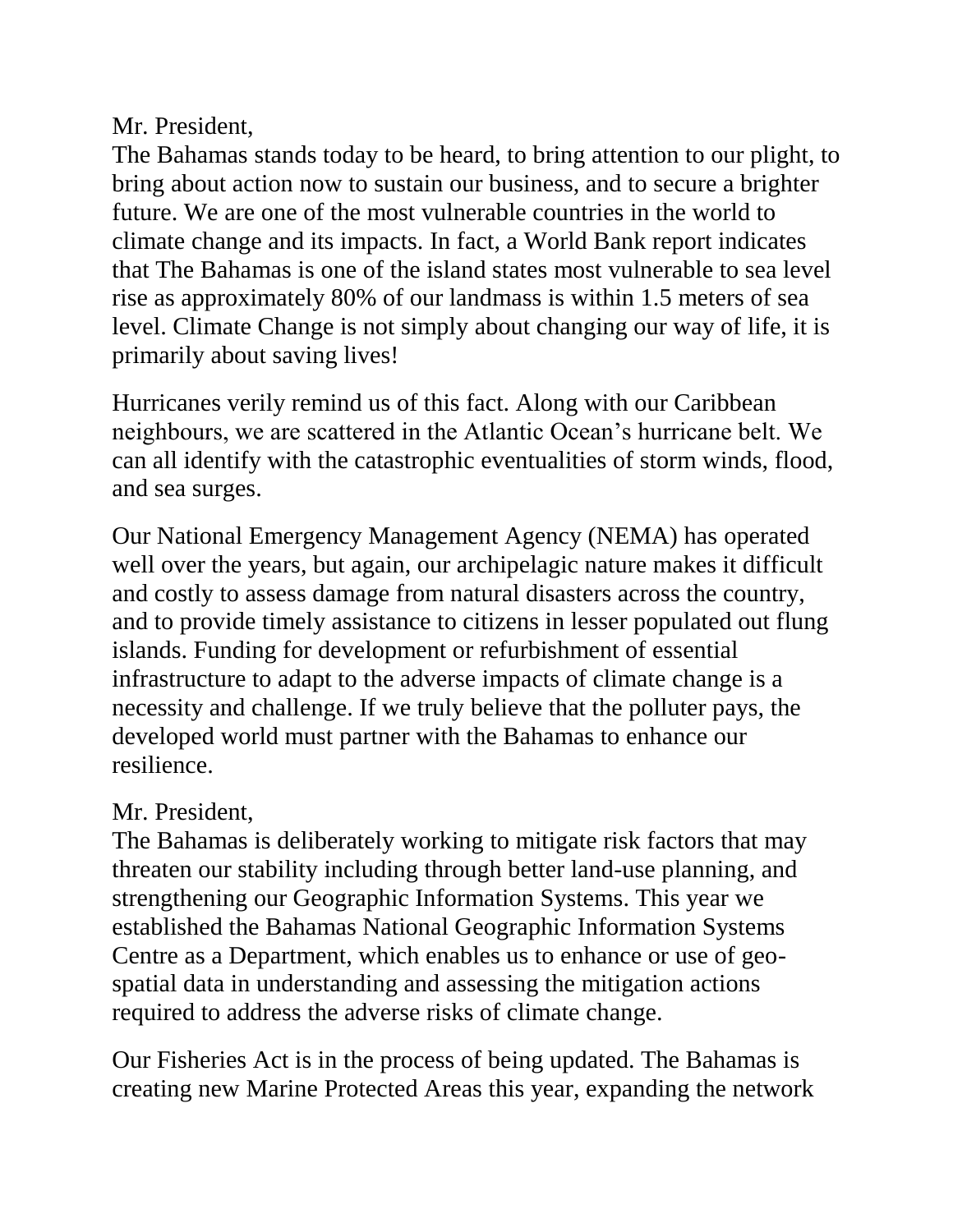system beyond 10% of our nearshore environment and protecting our marine resources. We also created the Bahamas Protected Area Fund in July 2014, to help to attract donors and develop international partnerships as part of the sustainable finance mechanism of the Caribbean Challenge Initiative.

Regarding food security, we have the same challenges as other SIDS. To meet this challenge we are establishing an autonomous body, the Bahamas Agriculture and Marine Science Institute. The Institute is expected to establish and operate a state-of-the-art comprehensive commercial teaching farm. We have partnered with Universities throughout the world in relation to the advancement of The Institute.

In pursuit of affordable and resilient housing for all, Mr. President we are using new construction systems that are more environmentally sustainable and incorporating energy efficient appliances and solar water heaters and photovoltaic solar systems.

We are engaging local communities to educate them on housing programmes and teaching them how to build resilience as recommended by the Hyogo Framework of Action (HFA).

# Mr. President,

As The Bahamas continues to focus on adaptation to climate change, we have identified the National Policy for Adaptation to Climate Change; Civil Society Partnerships are critical to the integration of our national development plan and the dialogue is on-going.

The Bahamas notes, with keen interest, the operationalisation of the Warsaw International Mechanism (WIM) for Loss and Damage associated with Climate Change Impacts. We welcome the commitment to address and strengthen dialogue, coordination, coherence and synergies among relevant stakeholders. Solidarity is the watchword here. Together, we must enhance action to secure support, including finance, technology and capacity-building, to address loss and damage to our territories and ways of life.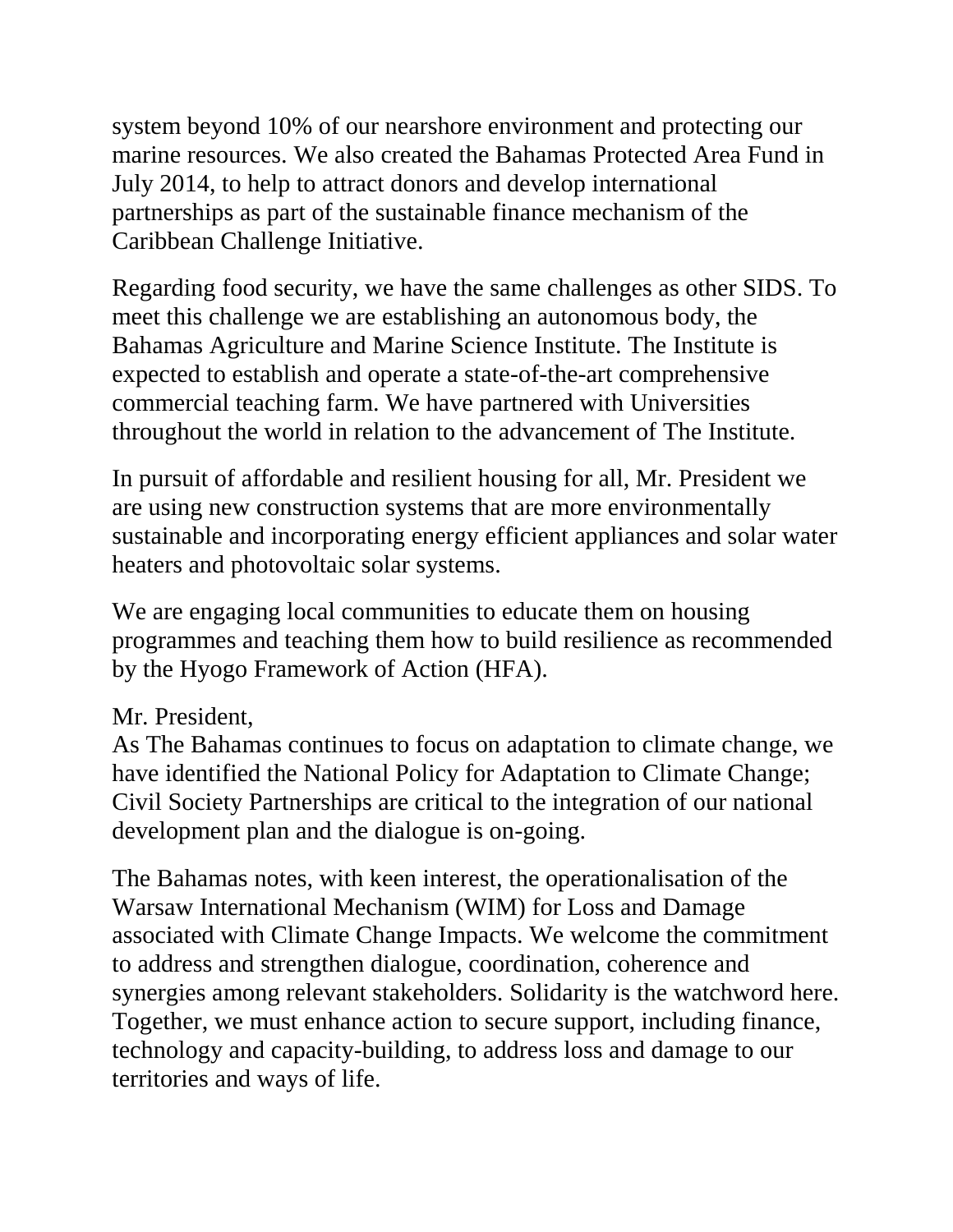## Mr. President,

The Bahamas is wholly dependent on imported fossil fuel for the generation of electricity. In an effort to reduce this dependency and our carbon footprint, the Bahamas has adopted a National Energy Policy which includes the introduction of renewable energy goals of at least 30% of energy generation by way of renewable technologies by 2030. To assist in this effort The Bahamas has entered into a Memorandum of Understanding with the Clinton Foundation, will become a signatory to SIDS DOCK and is negotiating inclusion in the Carbon War Room Ten Island Challenge. The Bahamas has also joined IRENA and welcomes the SIDS Lighthouse Initiative.

## Mr. President,

The Bahamas manages to meet its national and international financial obligations, not without a struggle. This is exacerbated by external shocks to the financial sector, our second largest industry.

We co-exist in a world where assistance is predicated on the basis of per capita income as the sole indicator of need. Our per capita income is distorted and does not properly reflect the economic realities of our citizens and remote island communities, where poverty is the rule and not the exception.

### Mr. President,

More than twelve percent (12.8%) of our population is living below the poverty line. We struggle with communicating to the international community our uniqueness and the challenges of developing, sustainably, as an archipelagic nation where climate change threatens our very existence.

### Mr. President,

Our limited resources are further burdened by the challenge of irregular and undocumented migration. Too great an amount of our financial resources are redirected as a result of our repatriation efforts which is exacerbated due our proximity to North America.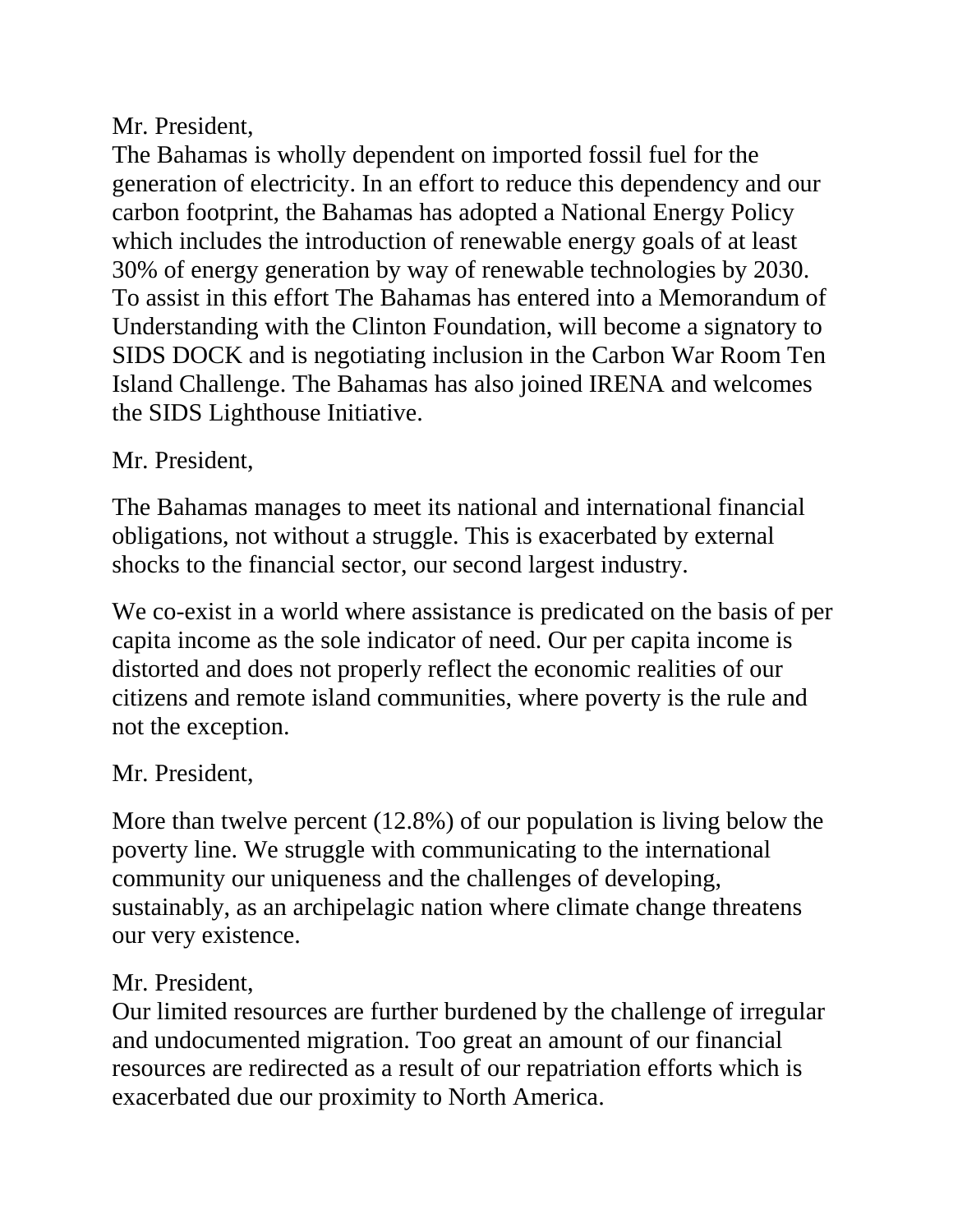# Mr. President,

I have sought to give you an overview of the Bahamian reality. This reality cannot be properly conveyed though, until one has seen it and lived it.

We have been a part of AOSIS for the more than twenty years of its existence. For the twenty years, we have shared visions, ideals, and challenges. For twenty years, we have set forth our needs. And for twenty years, we have been denied funding because of our per capita income.

## Mr. President,

The UN system could stand to enhance its support to SIDS like The Bahamas, strengthening its institutions where necessary and providing more focused and additional services to SIDS.

In this regard, we echo the call for the establishment of a robust global follow-up system that would strengthen accountability at all levels and effective monitoring and analysis of the implementation of the SAMOA Pathway.

The Bahamas would also call for a coherent international agenda  $-$  a post 2015 development agenda that recognises the special needs of SIDS, as well as Climate Change, Disaster Risk Reduction, and Human Settlement Agendas that build on the SAMOA Pathway.

# Mr. President,

For over twenty years, we have fought soberly to bring positive change to our plight. We have not been heard, yet we are expected to respond effectively to hurdles imposed, not only by climate change, but by crosscutting challenges that befall every dimension of development. Mr. Secretary General, by your admonishment, our voices will be heard. We will speak with one loud and collective voice at your upcoming summit. The Bahamas will be there.

Appreciating the urgency of now, we hope the developed world will listen and respond by taking immediate action!